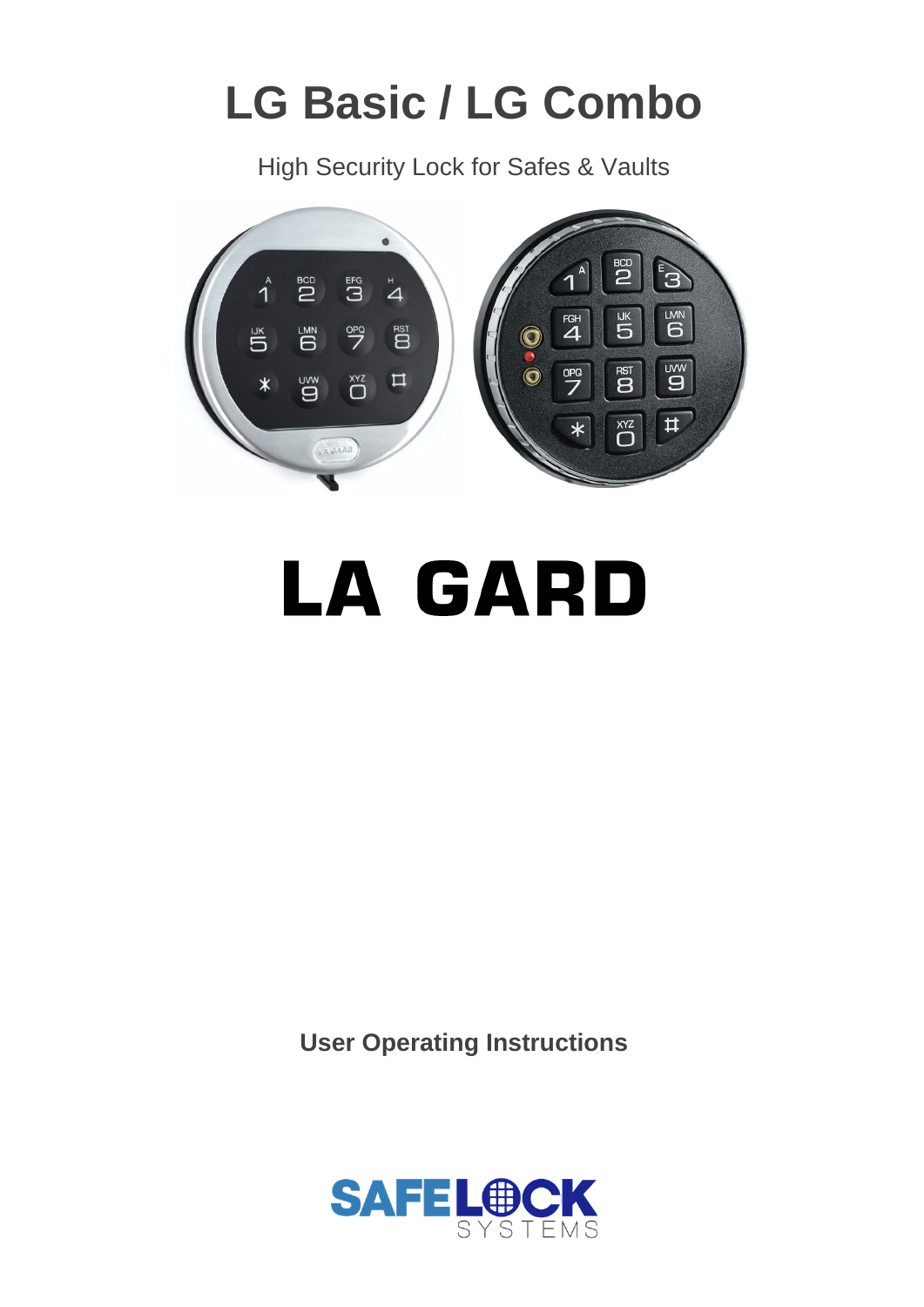## **Available users and default codes**

| <b>User</b> | <b>Default Code</b>                       |  |
|-------------|-------------------------------------------|--|
| Manager     | $1 - 2 - 3 - 4 - 5 - 6$                   |  |
| User        | Deleted – Must be added by the<br>Manager |  |

Default codes must be changed immediately. All codes contain 6 digits.

## **Acoustic and visual signals**

The lock system will indicate status with beeps and LED flashes on the keypad

| <b>Signal</b>                                   | <b>Indication</b>                       |
|-------------------------------------------------|-----------------------------------------|
| Short beep & LED flash                          | Button pressed correctly                |
| Double beep & LED flash                         | Code or function entered<br>correctly   |
| Triple beep & LED flash                         | Code or function entered<br>incorrectly |
| LED flash every 10<br>seconds                   | The lock is in penalty                  |
| Repeated beeping and<br>flashing during opening | Low battery warning                     |

## **Command Keys**

The functions available to the manager and user are accessible using command keys. To use a command key, enter a valid code and hold down the last digit until 2 sets of double beeps have sounded and the LED stays on. Press the relevant command key and follow the remaining instruction.

| Key              | <b>Function</b>                |
|------------------|--------------------------------|
| $\left( \right)$ | Change Code                    |
|                  | Add user, enable disabled user |
|                  | Disable user                   |
| հ                | Delete user                    |

#### **Standard Features**

#### **Codes & Users**

| The manager code holder can: |               |  |
|------------------------------|---------------|--|
| • Open the lock              | • Change code |  |
| • Add and delete the         |               |  |
| user                         |               |  |
|                              |               |  |

There is 1 user. The user can: • Open the lock  $\bullet$  Change code

#### **To open the lock**

Enter a valid 6 digit code. Within 4 seconds, turn the safe handle and/or turn the keypad.

# **To close the lock**

Turn the safe handle and/or turn the keypad.

#### **To change code**

Codes should always be changed and tested with the safe or vault door open, with the bolt in the locked position.

- Enter 0-0-0-0-0-0, a double beep will sound and the LED will stay on
- Enter the old code, a double beep will sound
- Enter the new code, a double beep will sound
- Enter the new code again to confirm, a double beep will sound.

Alternatively:

- Enter the old code and hold down the last digit until 2 sets of double beeps sound and the LED stays on
- Press 0, a double beep will sound
- Enter the new code, a double beep will sound
- Enter the new code again to confirm, a double beep will sound

Test that the new code works whilst the door is open.

## **Manager Functions**

#### **To add the user**

If the user is deleted, the user can be activated with a new code.

- Enter the manager code and hold down the last digit until 2 sets of double beeps sound and the LED stays on
- Press 1, a double beep will sound
- The user should enter their 6 digit code, a double beep will sound.
- The user should enter their 6 digit code again to confirm, a double beep will sound.

The user should check the code to ensure correct entry whilst to door is open.

# **To delete the user**

If the user's code is no longer required it can be deleted

- Enter the manager code and hold down the last digit until 2 sets of double beeps sound and the LED stays on.
- Press 3, a double beep will sound and the LED will turn off.

#### **To disable the user**

The user can be temporarily disabled without deleting their code

- Enter the manager code and hold down the last digit until 2 sets of double beeps sound and the LED stays on.
- Press 2, a double beep will sound and the LED will turn off.

## **To re-enable the user**

- Enter the manager code and hold down the last digit until 2 sets of double beeps sound and the LED stays on.
- Press 1, a double beep will sound and the LED will turn off.